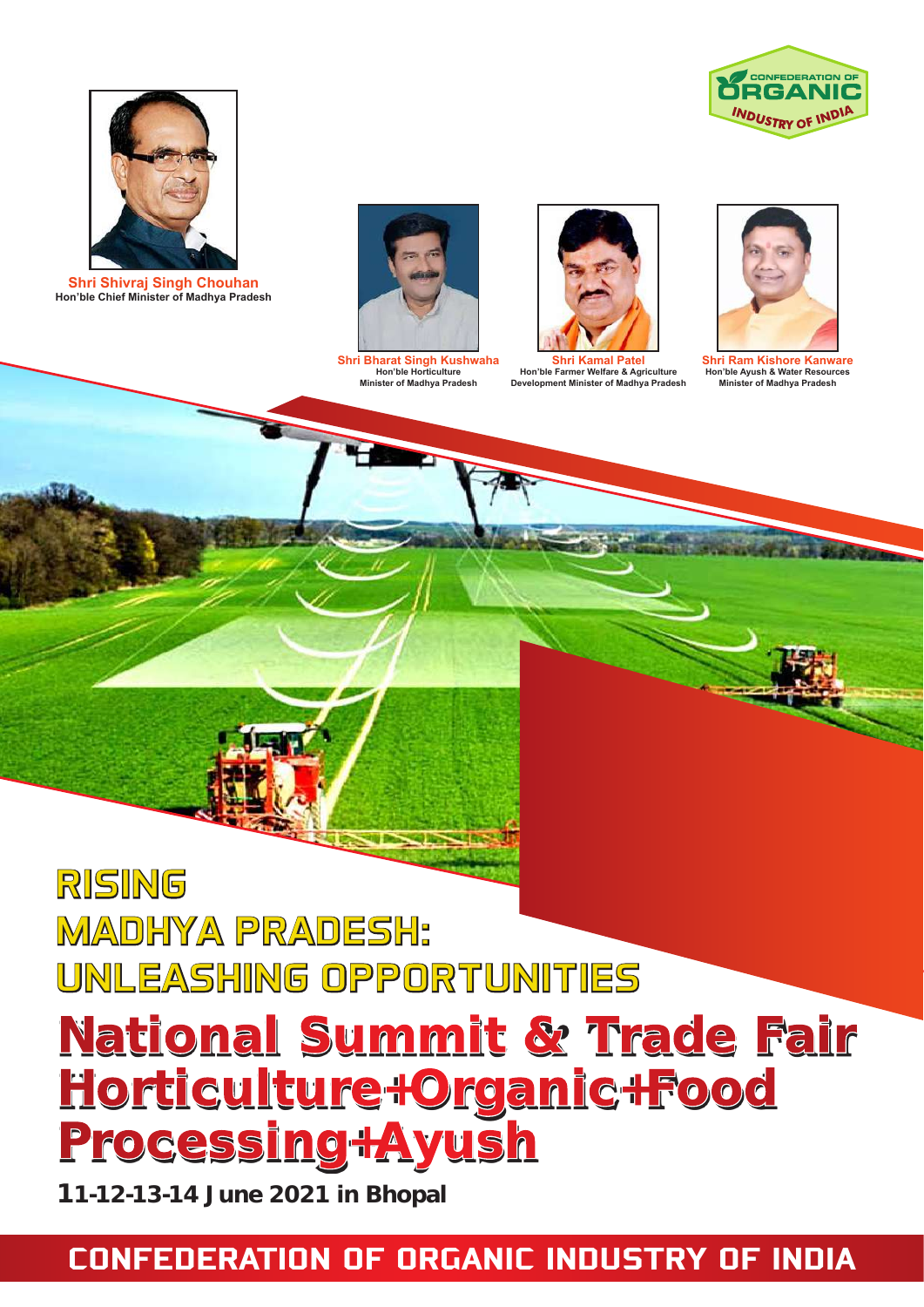

## EMERGING MADHYA PRADESH : UNLEASHING OPPORTUNITIES

#### **NATINAL SUMMIT & TRADE FAIR**

### **HORTICULTURE+ORGANIC+FOOD PROCESSING+ AYUSH**

**11-12-13-14 June 2021 in Bhopal**

#### **HORTICULTURE**

Horticulture sector has become one of the major drivers in the agriculture sector. The sector provides employment opportunities across primary, secondary and territory sector. Horticulture crops, particularly fruit crops are relatively resilient to changes in weather conditions. Vegetables are mostly grown by small and marginal farmers and augment the income of farmers. The sector also enables the population at large to enjoy a diverse and balanced diet for health living. The sector has gained prominence over the last few years contributing a growing share in GVA of the agriculture and allied sectors. India's presence in the global market has been growing. Production of fruits & vegetables has overtaken in production of food grains in the country.

Total horticulture production has increased from 211.2 million MT in 2007-08 to 306.8 million MT in 2017-18. India is the second largest producer of vegetables and fruits in the world. The country ranks first in the production of Banana, Mango, Lime and Lemon, Papaya and Okra. **AYUSH**

> There are six indigenous systems of medicine; Ayurveda, Yoga and Naturopathy, Unani, Siddha and Homeopathy, practiced in India. Given the present scenario and penetration of AYUSH system in mainstream health care system in India, medical tourism, ancient medical manuscripts, research in ISM, research publication, veterinary medicine, ISM informatics, are some of the areas in this domain which have huge potential to be developed, strengthened and augmented for better prospects of this system. Mainstreaming of AYUSH is currently in operation which opened a window for these systems to become a part of mainstream health care system. It has primarily brought in operation with three important objectives; choice of the treatment system to the patients, strengthen facility functionally and strengthen the implementation of national health programs.

#### **FOOD PROCESSING**

India is the largest country in food production, processing supply and consumption at the global level. India's food processing sector is one of the largest in the world and its output is expected to reach \$ 535 Bn by 2025- 26. The sector is poised for huge growth and contribution to increasing economic growth of the country. The Govt of India contributes to the development and growth of food processing sector. It works on foreign collaborations for investments and 100% export oriented units in the food processing sector. India currently processes less than 10% of its agri output (only around 2% of fruits and vegetables, 6% of poultry, 21% of meat, 23% of marine and 35% of milk) and most of the processing that is done in India can be classified as primary processing – done through rice, sugar, edible oil and flour mills, etc.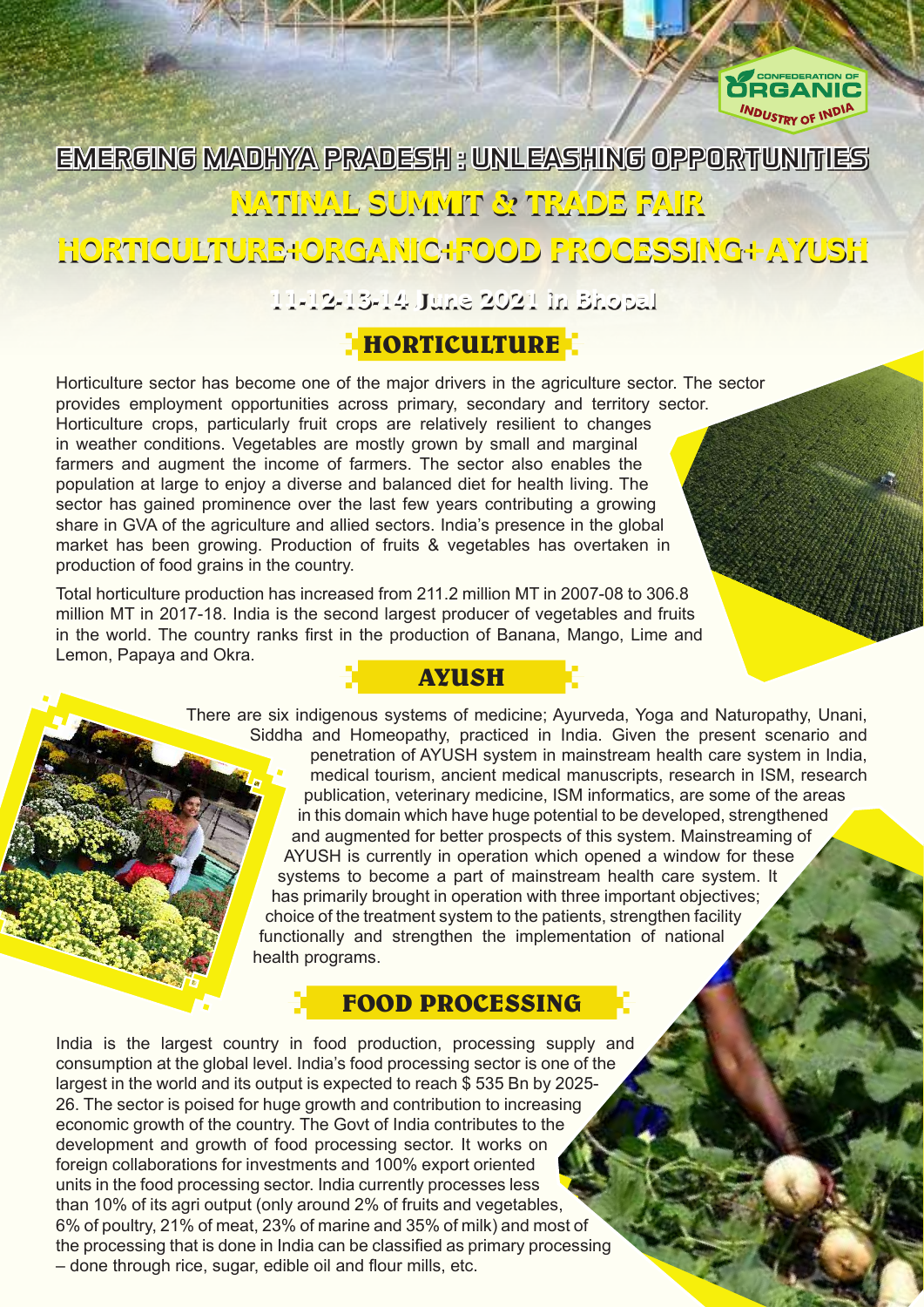

#### **MADHYA PRADESH**

HORTICULTURE; Madhya Pradesh is producing over 19.77 m MT of horticulture produce from an area of 1.20 m.ha. and accounts for 7.1% of total horticulture production of the country. The major share of horticulture produce is from vegetables around 66% and fruits 29%. The production of leading fruit producing States for 2017-18, Madhya Pradesh stands fifth ( 7416.91 MT, i.e, 7.62% share) after AP, Maharashtra, Uttar Pradesh,and Gujarat. In vegetable leading producing States, MP (17545.48 MT, i.e. 9.52 %) stands third, after UP and West Bengal.

AYUSH: There is a huge potential in the field of AYUSH treatment system in the State but due to lack of awareness and proper exploitation, the state and its citizens have not been able to get benefits from it. Presently, there are many disciplines in traditional medicine which make a person physically and mentally healthy as well as diagnose serious diseases. Multiple wellness parks have already been established around the country that stress on the importance

of AYUSH practices. These have played a major role in pushing the idea of such medicine into the urban population. Having ancient roots in such practices, the rural population of India has always looked to Ayurvedic home remedies which further strengthen the position of the sector.



FOOD PROCESSING; Madhya Pradesh is already providing one and half times more incentive to food processing units, compared to other sectors in the state. The state is among the largest producers of soyabean, gram, garlic, pulses, wheat, maize and onions. MP's durum variety of wheat is considered as the best for the production of pasta, noodles and other has been in great demand. Additionally, state accounts for approximately 40% of all organic food cultivated in the country.

The progress of agriculture sector in Madhya Pradesh in last couple of years has been impressive where growth rate was about 18% and

contribution of agriculture sector was about 19.8% in the state economy. The food processing sector can become important link between two main sectors of the state economy, agriculture and industry. This sector can address the major challenges in agriculture such as post-harvest losses, lack of marketing options and low income of farmers along with providing employment opportunities to rural population.